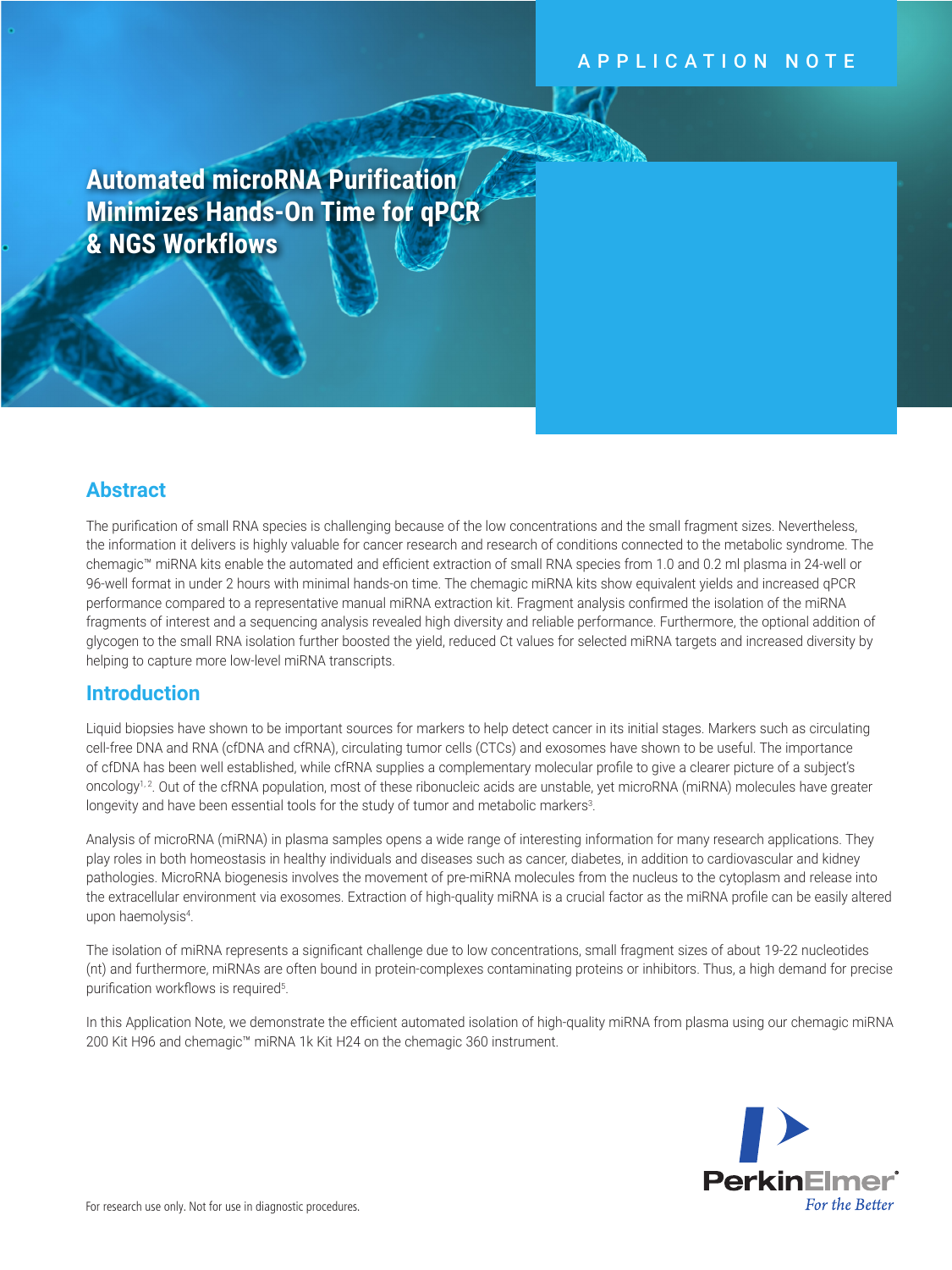# **Product Overview**

PerkinElmer chemagen developed two chemagic miRNA kits for the isolation of miRNA from 1.0 ml and 0.2 ml plasma with the chemagic



#### *Figure. 1:chemagic 360 instrument used for the microRNA extraction.*

The chemagic miRNA kits are based on chemagen technology using M-PVA Magnetic Beads for the isolation of miRNA. The miRNA binds to paramagnetic beads, which are magnetically separated from the sample material. During subsequent steps, contaminants are removed, and the purified miRNA is transferred into an elution medium. The automated sample processing by the chemagic 360 instrument excludes cross contamination and ensures safe handling of infectious sample material.

For more details about the technology, visit **https://chemagen.com/technology/**

#### *Table 1. chemagic microRNA Kit Formats available on the chemagic 360 system.*

| <b>Product No.</b> | <b>Kit Name</b>                                       | chemagic Rod Head | Format  | Preps/Kits | Sample Volume    | <b>Processing Time</b>                    |
|--------------------|-------------------------------------------------------|-------------------|---------|------------|------------------|-------------------------------------------|
| CMG-1223           | chemagic <sup>™</sup> miRNA<br>1k Kit H <sub>24</sub> | 24                | 24-well | 240        | 1.0 <sub>m</sub> | 90 min (including 10 min<br>hands-on time |
|                    | chemagic™ miRNA<br>200 Kit H96                        | 96                | 96-well | 960        | $0.2$ ml         | 90 min (including 10 min<br>hands-on time |

## **Material & Methods**

The sample preparation with the chemagic miRNA 1k Kit H24 and chemagic miRNA 200 Kit H96 does not involve any centrifugation or filtration, which leads to a total hands-on time of only 10 min. Nucleic acids were extracted from 1.0 ml and 0.2 ml plasma from three healthy donors with the chemagic miRNA kits CMG-1223 and CMG-1224, respectively. Plasma from Donor 1 and Donor 2 stabilized with citrate was purchased from UKA Blutspendedienst, University Hospital Aachen; blood from Donor 3 was collected in Streck - Cell-Free DNA BCT® tubes (218962, Streck, Inc., La Vista, NE, USA), plasma was prepared by double centrifugation (2,000 x g, 20 min, plasma aspirated above the buffy coat layer followed by a centrifugation at 3,300 x g, 30 min). All plasma samples were stored at -20 °C. Prior to the nucleic acid extraction, the samples were thawed in a water bath at 30 °C for 10 min. A synthetic RNA spike-in mix (339390, Qiagen, Hilden, Germany) composed of three RNA templates (UniSp2: 2 fmol/µl, UniSp4: 0.02 fmol/µl, UniSp5: 0.00002 fmol/µl) was added to the plasma samples according to the manufacturer's instructions to serve as quality control for miRNA isolation. The automated nucleic acid extraction on a chemagic 360 was compared to a manual, silica spin-based competitor extraction kit.

In addition, the miRNA extraction on the chemagic 360 was performed with the addition of 5 µg glycogen (R0551, Thermo Fisher Scientific™, Waltham, MA, USA) per sample to further increase the efficiency of miRNA isolation from plasma.

After miRNA isolation, the concentration of the purified eluates was determined with the Qubit™ microRNA Assay Kit (Q32880, Thermo Fisher Scientific™, Waltham, MA, USA), the assay is highly selective for small RNA over rRNA or large mRNA.

Reverse transcription (RT) of the purified miRNA into cDNA was performed with the miRCURY LNA RT Kit (339340, Qiagen, Hilden, Germany) using UniSp6 and cel-miR-39-3p RNA Spike-ins as cDNA synthesis controls. After cDNA synthesis, quantitative real-time PCR (qPCR) was performed with the miRCURY LNA SYBR® Green PCR Kit (339345, Qiagen, Hilden, Germany) on a QuantStudio™ 5 (A34322, Thermo Fisher Scientific™, Waltham, MA, USA). In total, three assays targeting human miRNAs (YP00204001: hsa-miR-486-5p miRCURY LNA miRNA PCR Assay, YP00206010: hsa-miR-126-5p miRCURY LNA miRNA PCR Assay, YP00204606: hsa-miR-22-3p miRCURY LNA miRNA PCR Assay) and three assays targeting the spike-in RNAs (YP00203950: UniSp2 miCURY LNA miRNA PCR Assay, YP00203953: UniSp4 miCURY LNA miRNA PCR Assay, YP00203955: UniSp5 miCURY LNA miRNA PCR Assay) were performed as well as one assay used for the detection of the cDNA synthesis control (YP00203954: UniSp6 miCURY LNA miRNA PCR Assay). All PCR Assays were purchased from Qiagen (Hilden, Germany). The preparation of the spike-ins, cDNA and qPCR were performed as instructed by the manufacturer.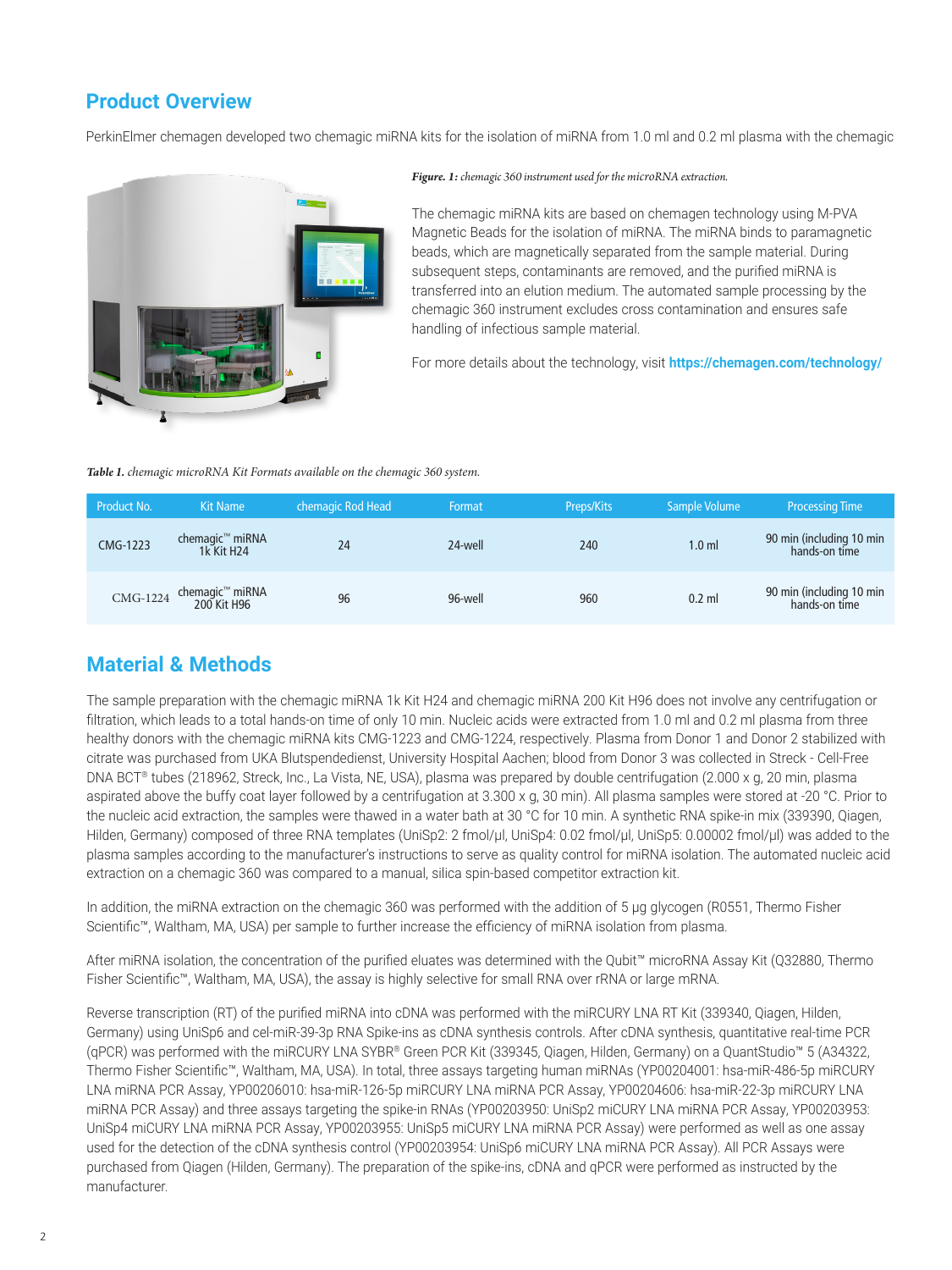### **Results & Discussion**

Small RNA species such as miRNAs are highly specific and informative biomarkers, which represent a strong tool for future applications<sup>6</sup>. miRNA was isolated from 0.2 ml and 1.0 ml from three different donors with the chemagic kits on the chemagic 360 instrument and manually from 0.2 ml plasma with the competitor Q. Figure 2 shows the yields per ml plasma determined with the Qubit™ microRNA Assay Kit. The concentration and yield are highly donor-dependent and therefore can vary strongly. In all cases, the yields achieved with the chemagic miRNA extraction kits are comparable to the corresponding competitor extraction from 0.2 ml (Figure 2 A and B). The miRNA yields per ml of plasma were ranging from 261 – 339 ng/ml with CMG-1224 (%CV of replicates 7.4 to 24.6 %), 232 to 329 ng/ml (%CV of replicates 7.4 to 24.6 %) with CMG-1223 and 251 to 259 ng/ml (%CV of replicates 7.1 – 11.6 %) with %CV values as described in literature<sup>7</sup>. Furthermore, the scalability of the miRNA isolation with both chemagic kits confirmed that the quantity of miRNA recovered









*Fig. 2: Comparable yields of miRNA extracted with the chemagic miRNA kits compared to a competitor kit. miRNA was isolated from 0.2 ml (A) and 1.0 ml (B) from three different donors with the chemagic kits on the chemagic 360 instrument and manually with competitor Q.*

*Fig. 3: Comparable CT values detected for miRNA extracted from 0.2 ml plasma with the chemagic miRNA kit CMG-1224 compared to a manual competitor kit. A) Detection of human miRNA targets, B) detection of spiked controls UniSP2, UniSP4, and UniSP5 as well as the cDNA synthesis control UniSP6.*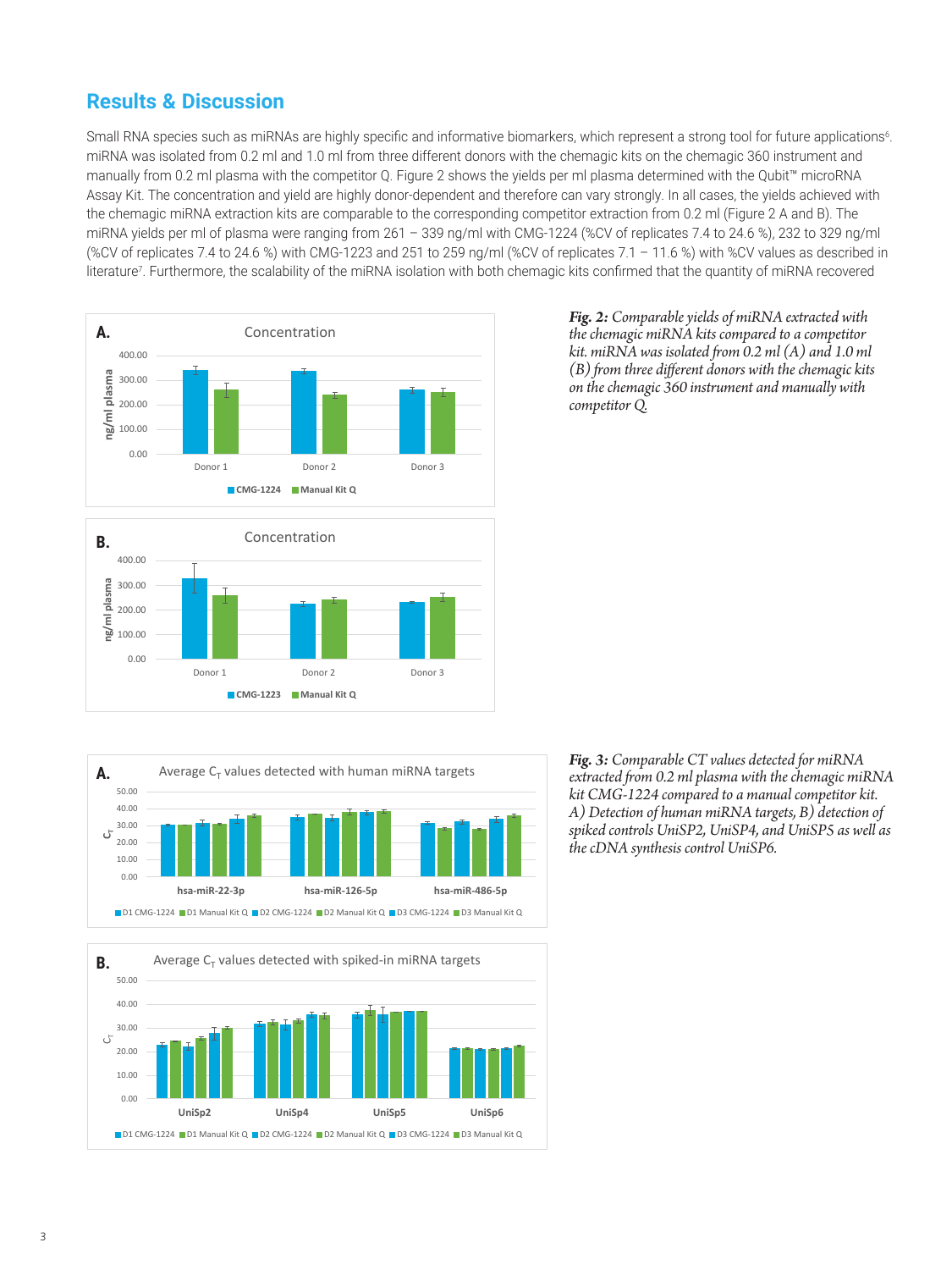The eluates obtained from the automated extraction on the chemagic 360 with CMG-1224 and CMG-1223 and the manual competitor kit were used for a cDNA synthesis with subsequent qPCR. The CTs for the UniSP6 cDNA control showed a very uniform amplification among all tested samples (Figure 3 B and Figure 4 B) indicating that the cDNA synthesis efficiency was equally efficient in all extracted samples. Therefore, the detected CT differences can be directly related to the performance of the miRNA extraction procedure. The CT values obtained for three human miRNA targets are very comparable between the chemagic miRNA kits and the competitor kit as shown in Figure 3 A and Figure 4 A. CMG-1223 even shows decreased CT values with the human targets in comparison with manual Kit Q (Figure 4 A). Using the miRNA spike-ins with defined concentrations in increments of 100 not only confirms the CT results obtained with the human targets but also proves that the miRNAs of very high to only weak abundancy are successfully extracted with the chemagic miRNA extraction kits. In addition, the expected CT shifts of 6.6 cycles (100-fold increment) between UniSP2 and UniSP4 and between A



*Fig. 4 Comparable CT values detected for miRNA extracted from 1.0 ml plasma with the chemagic miRNA kit CMG-1223 compared to a manual competitor kit. A) Detection of human miRNA targets, B) detection of spiked controls UniSP2, UniSP4, and UniSP5 as well as the cDNA synthesis control UniSP6.*

In a further experimental setup, the use of glycogen in the miRNA isolation was evaluated with the chemagic miRNA kits. Figures 5 and 6 clearly show that the addition of only 5 µg glycogen to the chemagic miRNA extraction setup is beneficial to decrease CT values obtained with human miRNA targets as well as with the spike-ins, which corresponds to earlier findings [9REF]. The control UniSP6 proves that the cDNA synthesis was performed with equal efficiency among all samples. Thus, the variations observed in the CT values can be directly related to the miRNA isolation procedure. In conclusion, the addition of glycogen to the lysates is beneficial but not mandatory to yield A



*Fig. 5 Decreased CT values detected for miRNA extracted from 1.0 ml plasma with the addition of 5 µg glycogen to the chemagic miRNA kit CMG-1224. A) Detection of human miRNA targets, B) detection of spiked controls UniSP2, UniSP4, and UniSP5 as well as the cDNA synthesis control UniSP6.*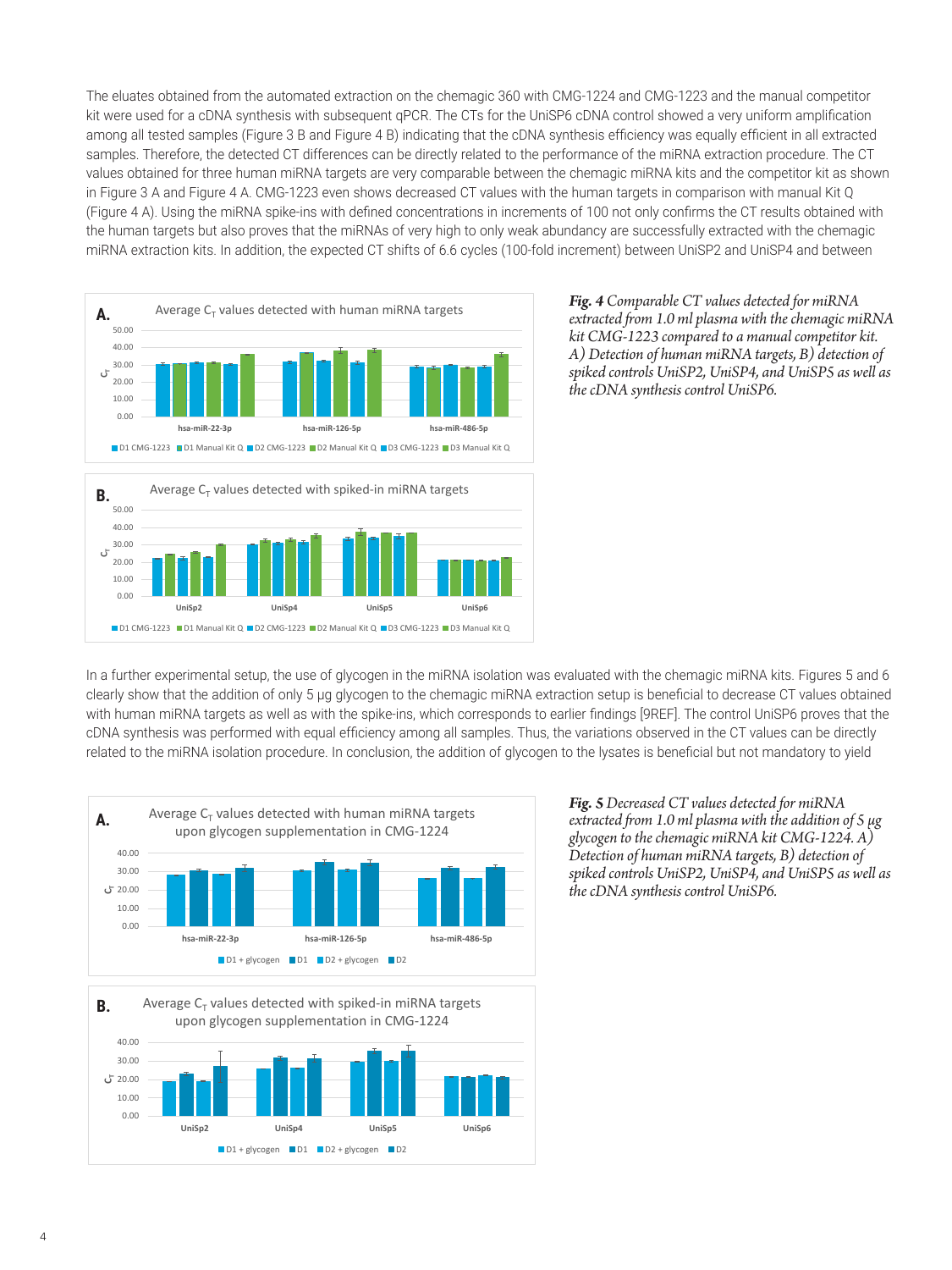

*Fig. 6 Decreased CT values detected for miRNA extracted from 1.0 ml plasma with the addition of 5 µg glycogen to the chemagic miRNA kit CMG-1223. A) Detection of human miRNA targets, B) detection of spiked controls UniSP2, UniSP4, and UniSP5 as well as the cDNA synthesis control UniSP6.*

To determine the abundance and diversity of the miRNA extracted pool, a workflow was developed by TGen (Phoenix, AZ, USA) to sequence these molecules so that investigators can analyze the population of these miRNA molecules in individuals. Using the CMG-1224 kit for 0.2 ml plasma, the resulting eluates were analyzed to determine their size population (Figure 7). Fragments analyzed showed a peak around 20-40 nucleotides (nt), in addition to other RNA species from these plasma samples. To show that this preparation included the miRNA fragments of interest and to prepare for sequencing, libraries were constructed using the PerkinElmer NEXTFLEX Small RNA-seq kit (Figure 8). This result indicates the presence of libraries generated from miRNA and shows a uniform peak of approximately over 150 base pairs (bp). Based on sequencing experience based on other extraction methods, libraries that are approximately 150-160 bp sequence well. In this case, the extraction using the CMG-1224 kit showed high diversity and performed reliably, based on sequencing analysis. As we saw with the RT-PCR results and overall yield, the addition of glycogen not only boosted yield, reduced Ct values for selected miRNA targets, but it also showed by sequencing analysis that it increased diversity by helping to capture more low-level miRNA transcripts, while not significantly increasing more abundant miRNA species.





*Fig. 7: Fragment analysis of miRNA extracted from 0.2 ml plasma. Note the markers indicating the sizes in nucleotides (nt) and the 28S and 18S rRNA sizes.*

*Fig. 8: Fragment analysis of miRNA libraries (cDNA) constructed using the miRNA extracted from 0.2 ml plasma with the PerkinElmer NEXTFLEX Small RNA-Seq kit. Note the markers indicating the sizes in base pairs (bp).*